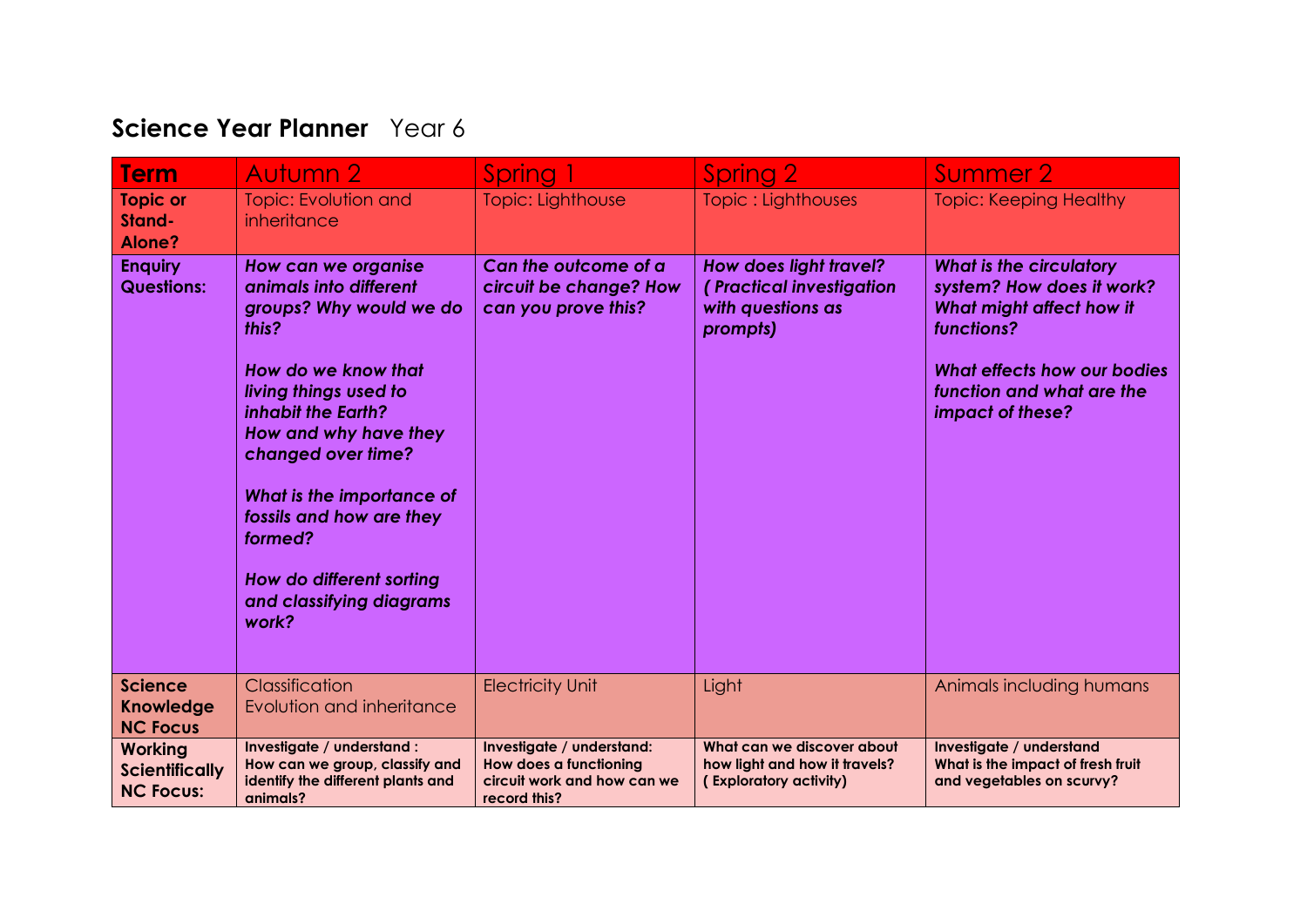| *record data and results using,<br>classification keys,<br>Investigate / understand:<br>What are fossils and how are<br>they formed?( Create a diagram<br>to explain)<br>recording data and results<br>of increasing complexity<br>using scientific diagrams<br>and labels.                                                                                                                                                                                                                               | (Create diagram pictures /<br>symbols)<br>recording data and<br>results of increasing<br>complexity using<br>scientific diagrams and<br>labels,<br>How can we change the<br>outcome of a circuit?<br>(Supported brightness of<br>bulb) How could we use what                                                                                                                                                                                          | reporting and presenting<br>$\bullet$<br>findings from enquiries,<br>including conclusions,<br>causal relationships and<br>explanations in oral-forms<br>such as presentations.(<br>Practical demo)<br>identifying scientific<br>$\bullet$<br>evidence that has been<br>used to support or refute<br>ideas or arguments. | planning different types of<br>$\bullet$<br>scientific enquiries to answer<br>questions, including<br>recognising and controlling<br>variables where necessary<br>identifying scientific evidence<br>that has been used to support<br>or refute ideas or arguments<br>Investigate / understand<br>How does the circulatory system                                                                                                                                      |
|-----------------------------------------------------------------------------------------------------------------------------------------------------------------------------------------------------------------------------------------------------------------------------------------------------------------------------------------------------------------------------------------------------------------------------------------------------------------------------------------------------------|-------------------------------------------------------------------------------------------------------------------------------------------------------------------------------------------------------------------------------------------------------------------------------------------------------------------------------------------------------------------------------------------------------------------------------------------------------|--------------------------------------------------------------------------------------------------------------------------------------------------------------------------------------------------------------------------------------------------------------------------------------------------------------------------|------------------------------------------------------------------------------------------------------------------------------------------------------------------------------------------------------------------------------------------------------------------------------------------------------------------------------------------------------------------------------------------------------------------------------------------------------------------------|
| Investigate / understand:<br>(Investigation)<br>Which food is this beak shape<br>the best adapted to eating?<br>planning different types of<br>scientific enquiries to answer<br>questions, including<br>recognising and controlling<br>variables where necessary<br>recording data and results<br>$\bullet$<br>of increasing complexity<br>using tables<br>reporting and presenting<br>findings from enquiries,<br>including conclusions, and<br>explanations<br>using test results to make<br>$\bullet$ | we found out to improve our<br>investigation next time?<br>$\bullet$<br>planning different types<br>of scientific enquiries to<br>answer questions,<br>including recognising<br>and controlling variables<br>where necessary<br>recording data and<br>$\bullet$<br>results of using line<br>graphs.<br>reporting and presenting<br>$\bullet$<br>findings from enquiries,<br>including conclusions,<br>causal relationships and<br>explanations of and | Investigate/understand<br>How do we see?<br>Practical task and diagram.<br>recording data and results<br>of increasing complexity<br>using scientific diagrams<br>and labels, (Explain how<br>we see)<br>Investigate/understand<br>How is light reflected?<br><b>Practical exploratory task and</b><br>follow up work    | work? Explain using diagram.<br>Recording data and results of<br>$\bullet$<br>increasing complexity using<br>scientific diagrams and labels,<br>Investigate / understand<br>What is the impact of exercise on<br>your circulatory system? Pulse rate<br>after certain lengths of time<br>exercising.<br>planning different types of<br>$\bullet$<br>scientific enquiries to answer<br>questions, including<br>recognising and controlling<br>variables where necessary |
| predictions to set up further<br>comparative and fair tests<br>(discussion to feed into next<br>possible test eg best food<br>for other beak shapes)<br>identifying scientific<br>evidence that has been                                                                                                                                                                                                                                                                                                  | degree of trust in results,<br>in oral-forms such as<br>displays and other<br>presentations<br>(Discussion of accuracy just<br>using observations, how<br>could we have made this<br>more scientific / reliable)                                                                                                                                                                                                                                      | reporting and presenting<br>$\bullet$<br>findings from enquiries,<br>including conclusions,<br>recording data and results<br>$\bullet$<br>of increasing complexity<br>using scientific diagrams<br>and labels, (Explain how<br>light is reflected)                                                                       | *reporting and presenting findings<br>from enquiries, including<br>conclusions, causal relationships<br>and explanations of and degree<br>of trust in results, in oral and written<br>forms such as displays and other<br>presentations                                                                                                                                                                                                                                |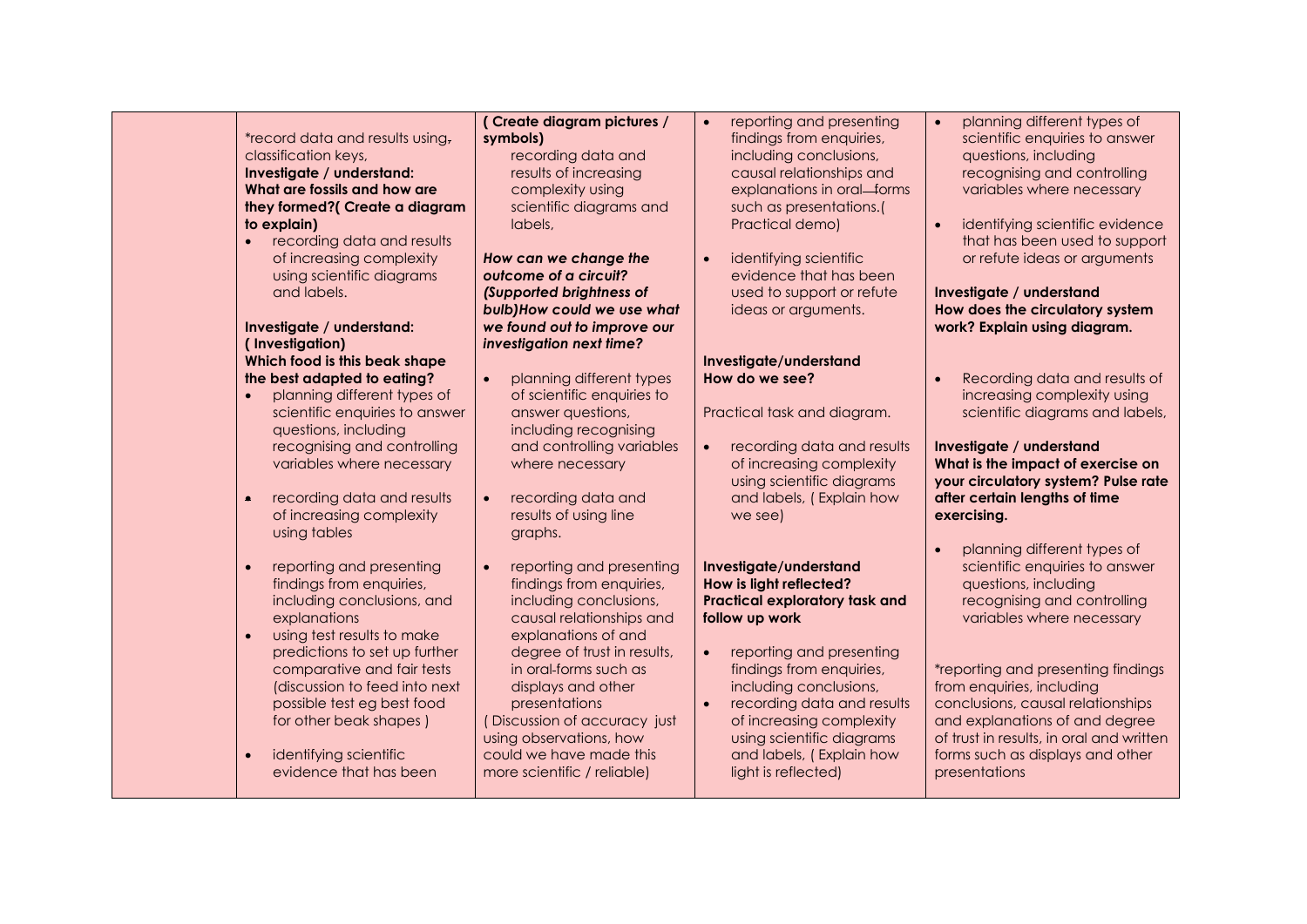| used to support or refute<br>ideas or arguments                                                      | using test results to make<br>$\bullet$<br>predictions to set up                                                                  | Investigate/understand<br>How do we prove that the                                                          | recording data and results of<br>increasing complexity using                                                       |
|------------------------------------------------------------------------------------------------------|-----------------------------------------------------------------------------------------------------------------------------------|-------------------------------------------------------------------------------------------------------------|--------------------------------------------------------------------------------------------------------------------|
| (Discuss where link investigation<br>findings to Darwin's findings and<br>other evolution theorists) | further comparative and<br>fair tests (discussion to<br>feed into next test)                                                      | darkness of the shadows are<br>linked to the density of the<br>material?<br>Or                              | tables, scatter graphs,<br>taking measurements (pulse<br>BPM, I, using a range of<br>scientific equipment          |
|                                                                                                      | Investigate/ understand<br>How can we change the<br>outcome of a circuit?                                                         | How can we prove that some<br>materials reflect light better<br>than others?                                | (stopwatch, pulse meter), with<br>increasing accuracy and<br>precision, taking repeat<br>readings when appropriate |
|                                                                                                      | (Unsupported volume of<br>decibels)                                                                                               | planning different types of<br>scientific enquiries to<br>answer questions, including                       | using test results to make                                                                                         |
|                                                                                                      | planning different types<br>of scientific enquiries to<br>answer questions,                                                       | recognising and controlling<br>variables where necessary                                                    | predictions to set up further<br>comparative and fair tests                                                        |
|                                                                                                      | including recognising<br>and controlling variables<br>where necessary                                                             | recording data and results                                                                                  | (Types of exercise, after<br>exercise, wearing weights?)                                                           |
|                                                                                                      | recording data and<br>results of increasing<br>complexity scatter<br>graphs,                                                      | of increasing complexity<br>taking measurements<br>(light; LUX), using a range<br>of scientific equipment ( |                                                                                                                    |
|                                                                                                      | reporting and presenting<br>findings from enquiries,<br>including conclusions,<br>causal relationships and<br>explanations of and | light APPs), with increasing<br>accuracy and precision,<br>taking repeat readings<br>when appropriate       |                                                                                                                    |
|                                                                                                      | degree of trust in results,<br>in oral-and written forms<br>such as displays and<br>other presentations                           | reporting and presenting<br>findings from enquiries,<br>including conclusions, and<br>explanations of and   |                                                                                                                    |
|                                                                                                      | (Discussion of accuracy<br>using 3 recordings, different<br>recoding equipment<br>compared to just                                | degree of trust in results, in<br>oral-and written forms                                                    |                                                                                                                    |
|                                                                                                      | observations)                                                                                                                     | *identifying scientific evidence<br>that has been used to support<br>or refute ideas or arguments           |                                                                                                                    |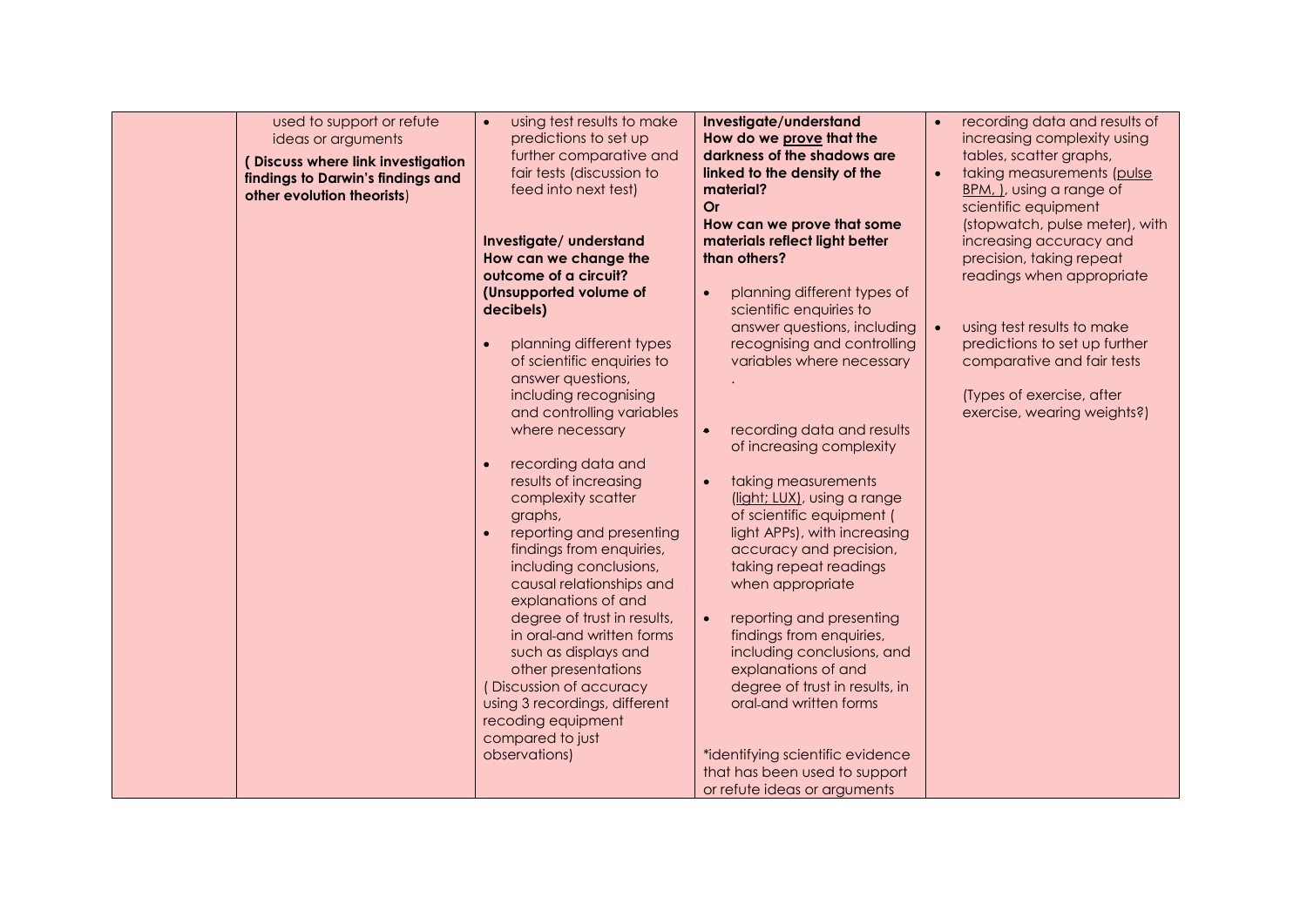|  | taking measurements<br>(volume; DBs), using a<br>range of scientific<br>equipment (data logger<br>and different APPs), with<br>increasing accuracy and<br>precision, taking repeat<br>readings when<br>appropriate | Investigate/ understand<br>How does the way light travel,<br>impact on the shadows that<br>are cast? |  |
|--|--------------------------------------------------------------------------------------------------------------------------------------------------------------------------------------------------------------------|------------------------------------------------------------------------------------------------------|--|
|  | *identifying scientific<br>evidence that has been used<br>to support or refute ideas or<br>arguments                                                                                                               |                                                                                                      |  |

| Sequence of    | Lesson 1                              | Lesson1                                                         | Lesson 1                                       |  |
|----------------|---------------------------------------|-----------------------------------------------------------------|------------------------------------------------|--|
| <b>lessons</b> | <b>EQ1 How can we organise</b>        | <b>EQ1 What apparatus is needed</b>                             | <b>EQ1: What do I already know</b>             |  |
|                | animals into different groups?        | To construct a simple circuit                                   | about how light travels?                       |  |
|                | Why would we do this?                 | and how do I record this?                                       | 1. Investigate and explore how                 |  |
|                | 1. What is classification?            | 1. Construct a working circuit.                                 | light travels (from light source               |  |
|                | 2. How do I start to classify?        | 2. Label the components                                         |                                                |  |
|                | Lesson 2/3                            | Lesson 2                                                        | Lesson 2<br><b>EQ2: How does light travel?</b> |  |
|                | <b>EQ2: How do different soring</b>   | 3. Investigating symbols and<br>using them to record a circuit. | How does that affect how we                    |  |
|                | and classification diagrams work?     |                                                                 | see?                                           |  |
|                | 3. Using a given key to classify      | Lesson $3/4$                                                    | 2. Investigate how light travels.              |  |
|                | 4. Creating a key to classify         | EQ2; How can the outcome of                                     | 3. Discussion and question.                    |  |
|                | Lesson 4                              | a circuit be affected? LUX                                      | 4, Practical task                              |  |
|                | <b>EQ3: How do we know living</b>     | 4. Unsupported investigation.                                   | 5. Use diagrams to explain that                |  |
|                | things used to inhabit the Earth?     | Discussion scientific and LUX                                   | we see things because light                    |  |
|                |                                       |                                                                 | travels from light sources in                  |  |
|                | 5. Handling session                   |                                                                 | straight lines and then to our                 |  |
|                | Lesson 5                              | Lesson $5/6$                                                    | eyes, (Vocab to support)                       |  |
|                | <b>EQ4: What is the importance of</b> | EQ3 How could we make our                                       |                                                |  |
|                | fossils and how are they formed?      | investigation more scientific                                   | Lesson 3                                       |  |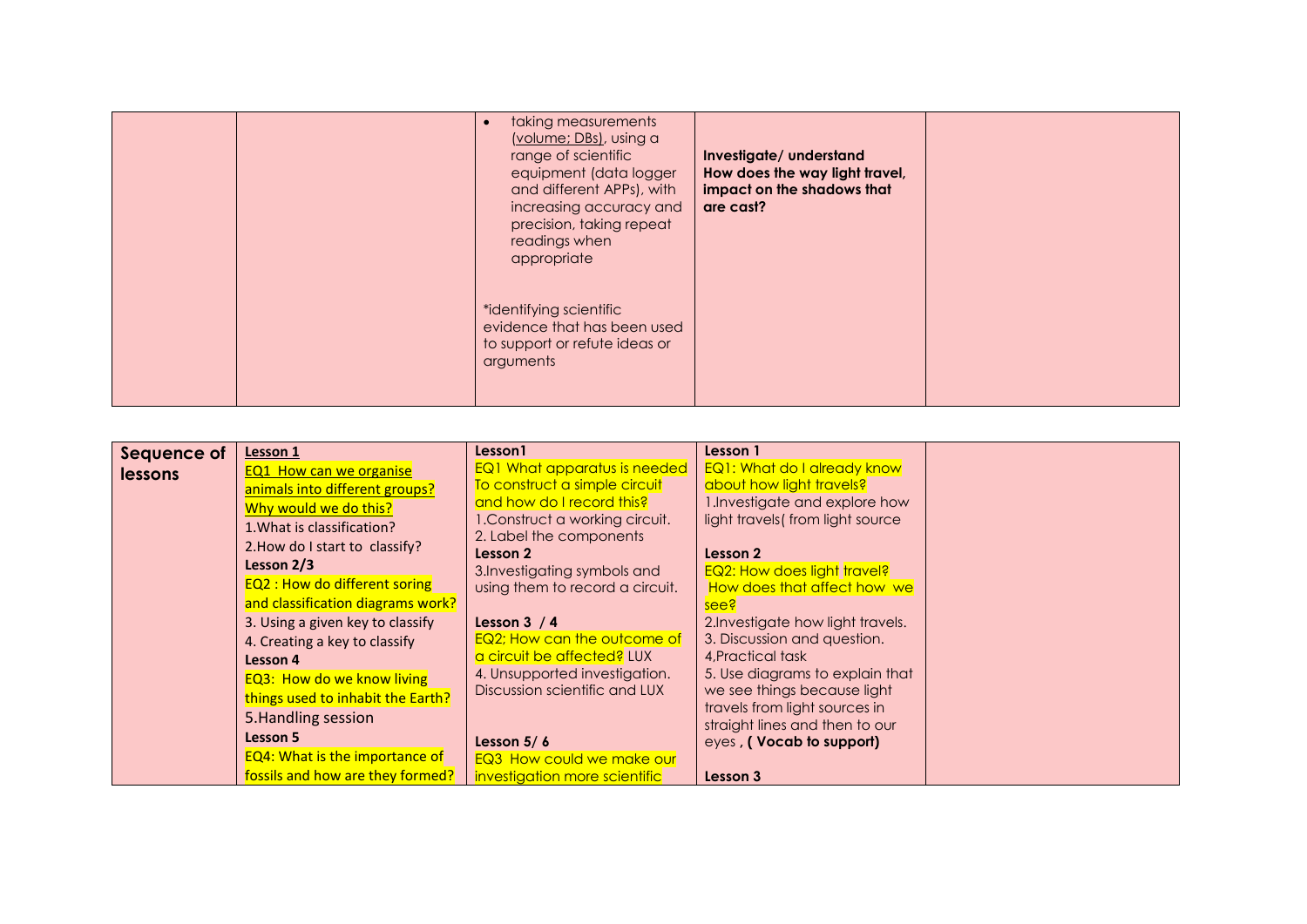| <b>Vocabulary:</b> | 6. What are fossils and how<br>are they formed?<br>7. Create diagram<br>8. Discuss importance<br>9, What information can they<br>provide?<br>EQ 5 How and why have living<br>things changed over time?<br>Lesson 6<br>10. Inheritance<br>11.Adaptation<br>Lesson 7<br>12. (Investigation) Which food<br>is the beak shape best<br>adapted to eating?<br>Lesson 8<br>13. Evolution<br>14. Links to Darwin's findings<br>and other evolution theorists.<br>15. Evidence for evolution<br>offspring | when investigating the<br>outcome?<br>5. Planning<br>10. Recording<br>11. Reporting<br>Lesson 8<br>EQ5 : What are the possible<br>variations in how components<br>function and what are the<br>reasons for these?<br>12. Investigate circuits to<br>identify changes / lack of<br>outcome. / Assess<br>$\mathsf{n}$<br>circuit | EQ3: How does reflected light<br>help us to see reflections?<br>6. Theory and close<br>7. Practical - angles and<br>reflection.<br>8. Diagram and explanation.<br>Lesson 4<br>EQ4: How can we prove that<br>some materials reflect light<br>better than others?<br>9. Practical elicitation task<br>reflection<br>10 Plan investigation<br>11. Carry out investigation and<br>use of APP to record .x3<br>12. Reporting and conclusions<br>Lesson 5<br>EQ5: How does the way that<br>light travels, impact on the<br>shadows that are cast?<br>13. Elliicitation and discussion<br>activity.<br>14, Shadows task<br>15 Plan investigation<br>16 Carry out investigation<br>17. Conclusionn<br>Lesson 6<br><b>EQ6: What Have we learned</b><br>about how we see?<br>18. KO and review<br>light | circulatory system |
|--------------------|--------------------------------------------------------------------------------------------------------------------------------------------------------------------------------------------------------------------------------------------------------------------------------------------------------------------------------------------------------------------------------------------------------------------------------------------------------------------------------------------------|--------------------------------------------------------------------------------------------------------------------------------------------------------------------------------------------------------------------------------------------------------------------------------------------------------------------------------|-----------------------------------------------------------------------------------------------------------------------------------------------------------------------------------------------------------------------------------------------------------------------------------------------------------------------------------------------------------------------------------------------------------------------------------------------------------------------------------------------------------------------------------------------------------------------------------------------------------------------------------------------------------------------------------------------------------------------------------------------------------------------------------------------|--------------------|
|                    | inheritance                                                                                                                                                                                                                                                                                                                                                                                                                                                                                      | symbol                                                                                                                                                                                                                                                                                                                         | light source                                                                                                                                                                                                                                                                                                                                                                                                                                                                                                                                                                                                                                                                                                                                                                                  | heart              |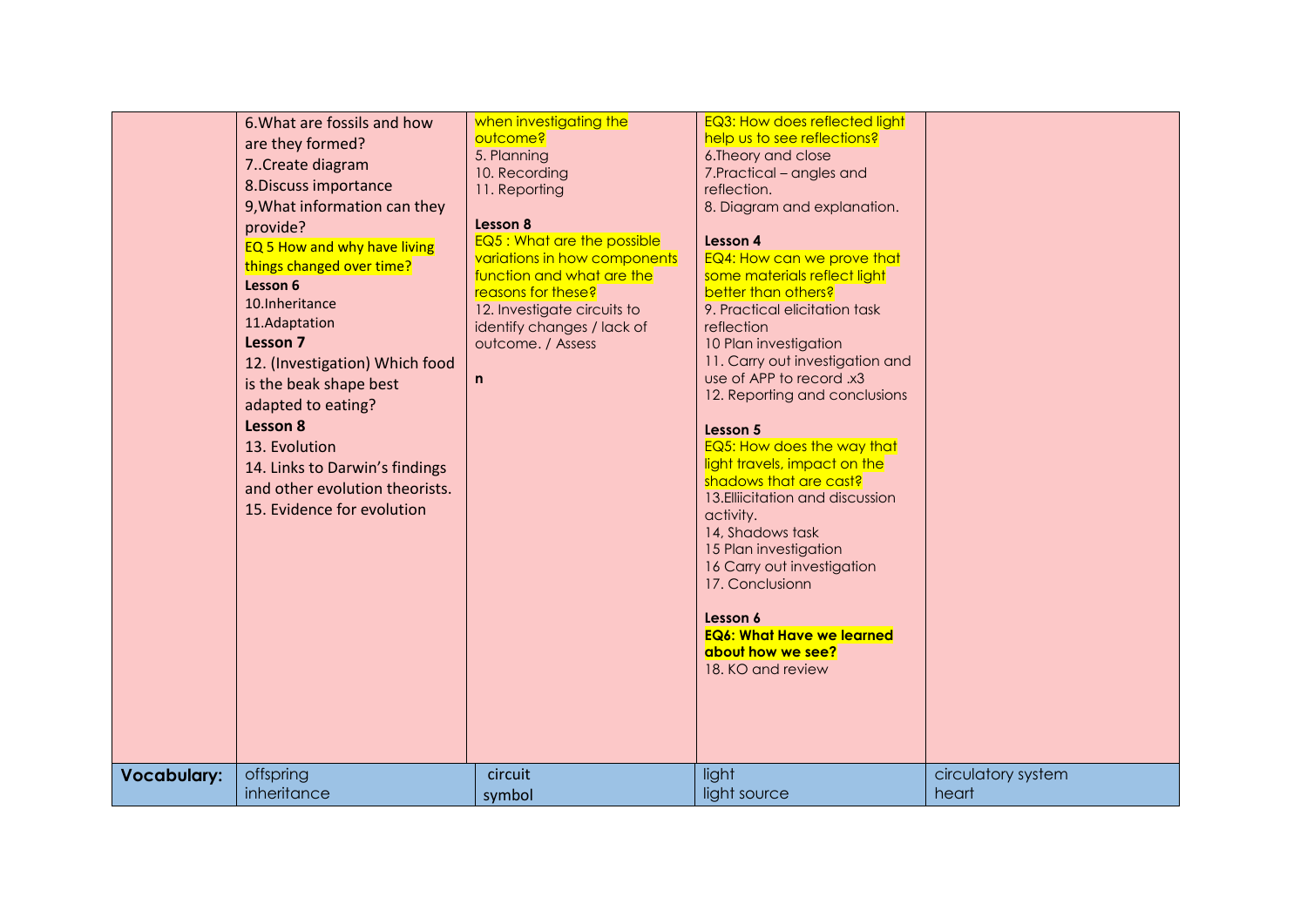| variations          | bulb                     | reflection            | blood vessels       |
|---------------------|--------------------------|-----------------------|---------------------|
| characteristics     | buzzer                   | incident ray          | oxygenated blood    |
| adaptation          | volume                   | reflected ray         | de-oxygenated blood |
| habitat             | cell / battery           | the law of reflection | pumps               |
| environment         | current                  | shadow                | oxygen              |
| evolution           |                          | transparent           | drug                |
| natural selection   | amps                     | translucent           | alcohol             |
| fossil              | voltage                  | opaque                | nutrients           |
| adaptive traits     | decibel                  | straight              | lifestyle           |
| inherited traits    | <b>LUX</b>               |                       | diet                |
|                     | Resistance               | report                | plasma              |
|                     | Electrons                | present               | platelets           |
| scientific diagrams |                          | enquiry               | pulse               |
| classification keys | diagrams                 | conclusions           | pulse rate          |
| variables           | labels                   | causal relationship   | <b>BPM</b>          |
| scientific enquiry  | scatter graph            | presentation          |                     |
| bar graph           | scientific enquiry       | identify              |                     |
| line graph          | variables                | scientific evidence   |                     |
| conclusions         | data                     | measure               | report              |
| predictions         |                          | support and refute    | present             |
| fair test           | results                  | arguments             | conclusions         |
| comparative test    | bar graph                | diagram               | causal relationship |
| scientific evidence | line graph               | investigate           | explanations        |
| support and refute  | reporting and presenting | recording             | degree of trust     |
| tweezers            | findings                 | data                  | results             |
|                     | conclusions              | results               | presentation        |
|                     | causal relationships     | diagrams              | variables           |
|                     | degree of trust          | <b>labels</b>         | data                |
|                     | accuracy                 | explain               | scientific diagrams |
|                     | observation              | <b>LUX</b>            | findings            |
|                     | comparative test         | data logger           | report              |
|                     | fair test                | Light APP             | explain             |
|                     | data logger              | repeat reading        | presentations       |
|                     |                          | precision             | measurements        |
|                     | <b>Light APP</b>         | reporting             | pulse meter         |
|                     | <b>Volume APP</b>        | presenting            | equipment           |